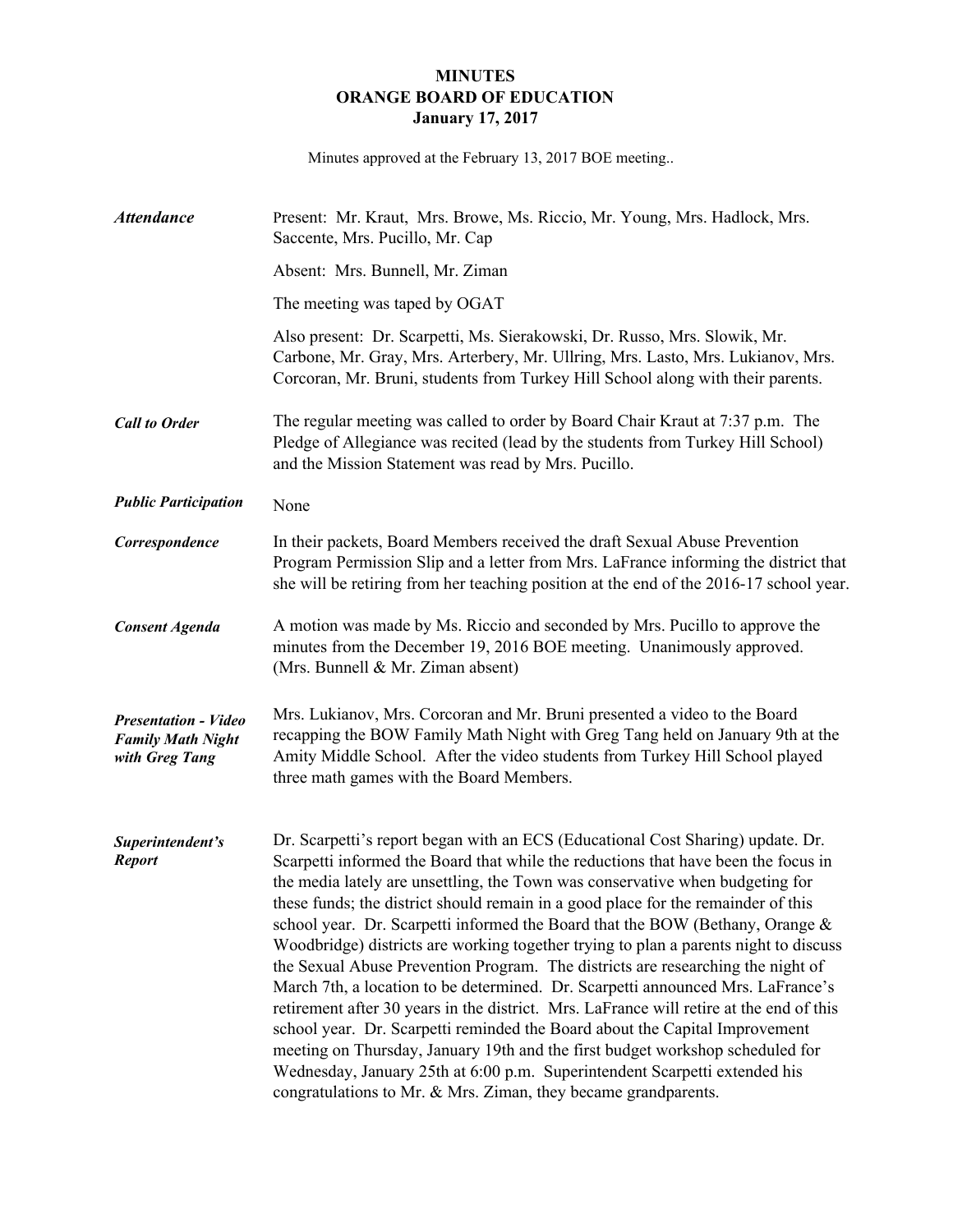## *Superintendent's Report (continued)*

Ms. Sierakowski reported that the financial are tracking as scheduled; the biggest impact for December was the three pays that happened during the month. The district is working on preparing and reconciling W2, 1095 ACA forms and 1099s which will be mailed out the last week in January. The State requires that our buildings be tested every five years for radon. Those tests were conducted last month, all in order and the results were sent to the state for their records. Linda Rogers the cafeteria manager at Peck Place School retired on January 5th after 30 years with the district.

Dr. Russo reported that the kindergarten classroom aides engaged in learning about a specific reading intervention, "What's My Word?" targeted for students identified who need support in meeting criteria which would allow them to move from Concept of Word Books to decodables. K-3 teachers worked with Dr. Russo and the Reading Consultants to link the CSDE mandated Foundations of Reading Survey to our Orange Early Literacy Initiative with practical applications used with our own students. Gr. 4-6 teachers worked with Math Specialists at home schools on math learning progressions. During tomorrow's (January 18th) professional development, the Kindergarten teachers will review decodable resources for independent reading with kindergarten students. MLT Reading Consultant, Denise Aquilina, will facilitate. Gr. 1  $&$  2 teachers will link elements of stages in narrative development to informational text structures for effective retells with Fly Leaf decodables. Peck Reading Consultant, Anne Fleming & Dr. Russo will facilitate. Gr. 3-6 teachers will work towards achieving interrater reliability with formative reading assessments. Race Brook and Turkey Hill Reading Consultants, Kelly Michel and Melissa Millman, will facilitate. On January 26th, all interested staff are invited to join a connected classroom session with Mr.Taylor Auger to learn about Virtual Literature Tours at MLT. For the TEAM Program (Teacher Education And Mentoring) five teachers will have completed training to review module papers of ten first and second year teachers.

Mrs. Slowik shared that the BOWA Directors get together whenever they can. This year they put in place three workshops for the BOWA districts to attend. Marsha Moses would present at all three workshops. Last week Ms. Moses presented to the School Psychologists and the Principals regarding the 504 Rehabilitation Act.

## *Board Business*

## *2017-2018 Student Calendar (Draft)*

In their December packets, Board Members received the draft 2017-2018 student calendar. Dr. Scarpetti provided the Board Members with an Option B draft calendar as well. Option B provided for an additional afternoon for parent conferences. This additional day would not result in an early release day for students; the conferences would be scheduled during the teacher's faculty meeting. A motion to adopt the 2017-2018 student calendar was made/seconded by Mrs. Pucillo/Ms. Riccio. Much discussion followed. Mrs. Browe wanted it noted that there needs to be dialogue with the BOWA districts before their calendars are adopted. A correction was needed on calendar Option B - the March 1st minimum should read afternoon conferences (not evening conferences). Motion to vote/adopt the 2017-18 Option B calendar (with correction) was made/seconded by Mrs. Saccente/Ms. Riccio. Mr. Kraut, Mr. Young, Mr. Cap, Mrs. Hadlock, Mrs. Pucillo,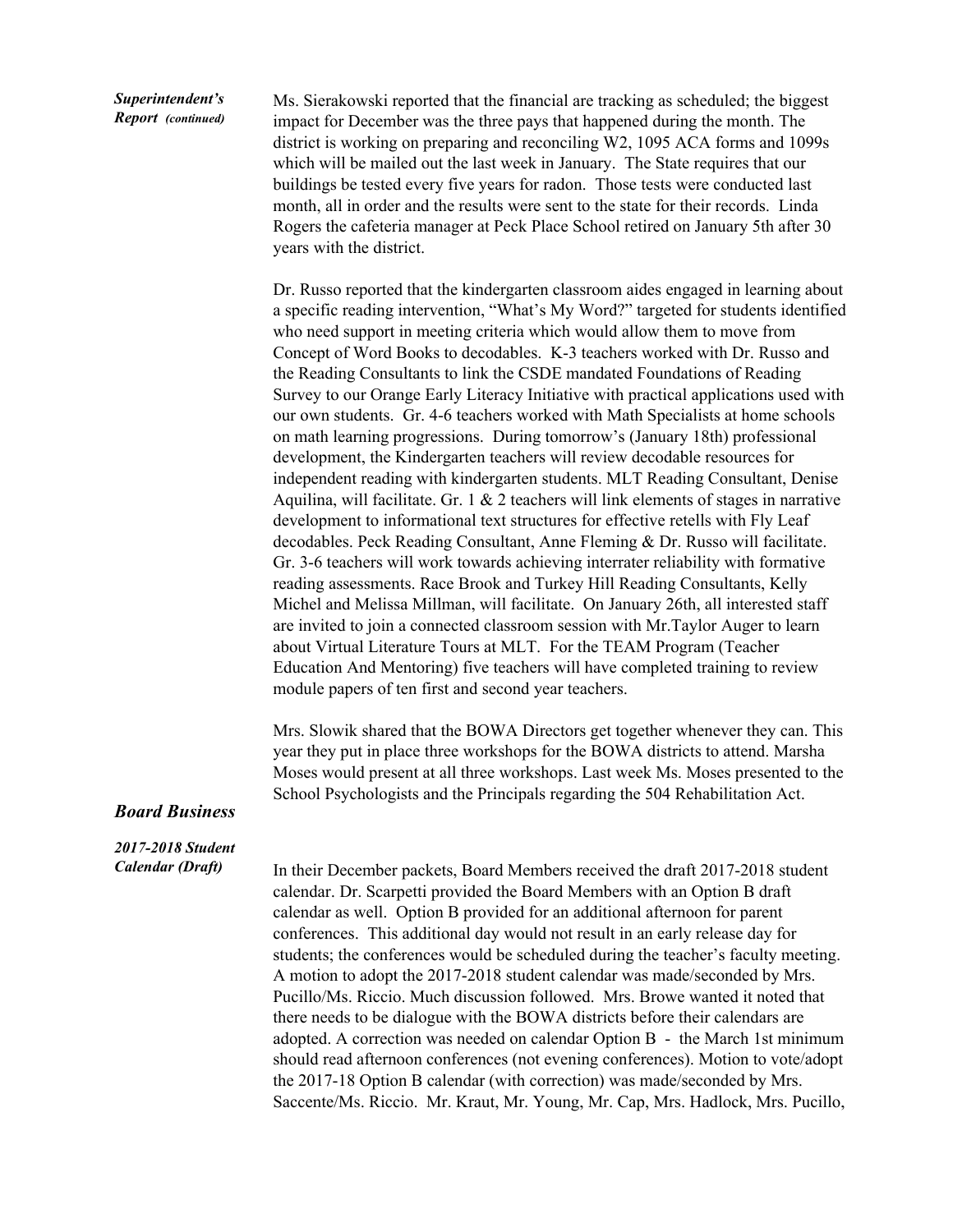| Superintendent<br>Mid-Year Review*                                  | Mrs. Browe, Ms. Ricco voted in favor of, Mrs. Saccente abstained (Mrs. Bunnell &<br>Mr. Ziman absent). Motion carries.                                                                                                                                                                                                                                                                                                                                                             |
|---------------------------------------------------------------------|------------------------------------------------------------------------------------------------------------------------------------------------------------------------------------------------------------------------------------------------------------------------------------------------------------------------------------------------------------------------------------------------------------------------------------------------------------------------------------|
| <b>STANDING</b><br><b>COMMITTEES</b>                                | This agenda item will be discussed in Executive Session. Chairman Kraut invited<br>Dr. Scarpetti into Executive Session.                                                                                                                                                                                                                                                                                                                                                           |
| <b>Finance &amp;</b><br><b>Operations -</b><br>Ms. Riccio           |                                                                                                                                                                                                                                                                                                                                                                                                                                                                                    |
| Personnel/Policy<br>Transportation-<br>Mrs. Saccente                | Finance Sub-Committee met prior to tonight's BOE meeting to review the<br>expenditures/profit and loss information. Everything is in order and is running<br>smoothly. Cafeteria average daily counts are going up.                                                                                                                                                                                                                                                                |
| <b>Building &amp; Grounds</b><br>/ Safety & Security -<br>Mr. Young | The Personnel/Policy/Transportation sub-committee is still reviewing the allergy<br>policy, the committee is thinking about possibly eliminating peanut butter/jelly from<br>the menu all together. Committee met on January 11th to discuss the class size<br>guidelines, topic will be discussed again next month. Next sub-committee meeting<br>is set for January 30th, the allergy policy, review of the board attorney, and nurses<br>contract will be items for discussion. |
| <b>Long Range</b><br><b>Planning Report</b><br>Mrs. Pucillo         | Committee did not meet in December. Capital Projects meeting will take place on<br>Thursday, January 19th. Next round of lock-down drills will be scheduled soon.<br>Mr. Young will look into the roof leak at Peck Place and will provide an update.                                                                                                                                                                                                                              |
| Curriculum /<br><b>Instruction- Mrs.</b><br><b>Browe</b>            | Committee meeting is scheduled for Friday, January 20th to discuss any<br>revisions/additions to the plan.                                                                                                                                                                                                                                                                                                                                                                         |
| 21st Century Ad-Hoc<br>- Ms. Riccio                                 | Again this month, there is a lot going on with Professional Development. Next<br>committee meeting is set for January 30th.                                                                                                                                                                                                                                                                                                                                                        |
| <b>ACES Report - Ms.</b><br><b>Riccio</b>                           | The ad-hoc committee members have been visiting the programs. Next<br>sub-committee meeting is set for Monday, January 23rd. Ad-Hoc committee<br>members will also be visiting other after-school programs in the area.                                                                                                                                                                                                                                                            |
| <b>Adjourn</b>                                                      | ACES' Board Meeting was on Thursday, January 12th, Diane Wentzell,<br>Commissioner of Education and Ellen Card, Deputy Commissioner of Education<br>spoke about some changes and their design plans for ACES.                                                                                                                                                                                                                                                                      |
|                                                                     | A motion to enter into Executive Session was made/seconded by Ms. Riccio/Mrs.<br>Pucillo at 8:43 p.m. Unanimously approved. Dr. Scarpetti was invited into<br><b>Executive Session.</b>                                                                                                                                                                                                                                                                                            |